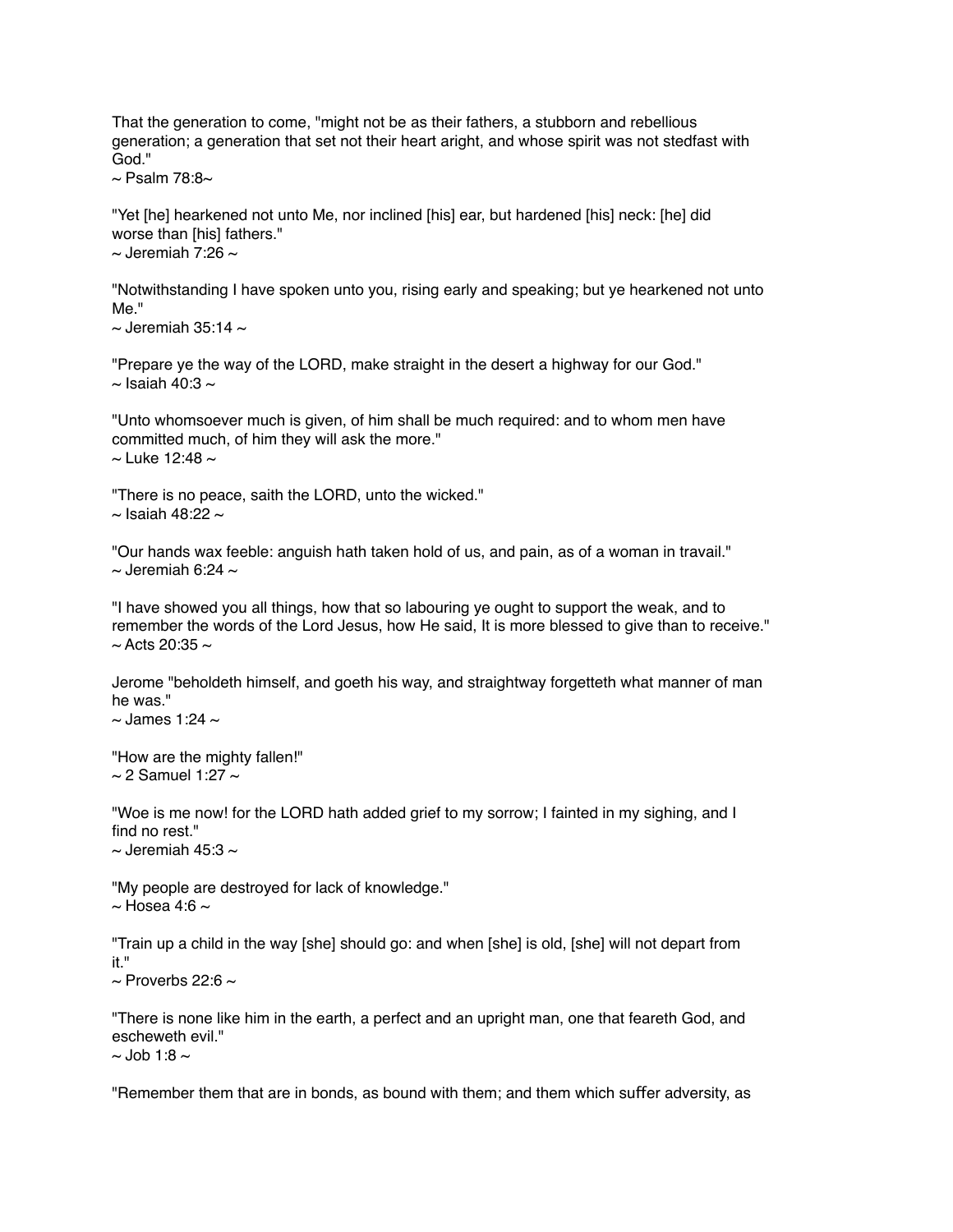being yourselves also in the body."  $\sim$  Hebrews 13:3  $\sim$ 

"The LORD is good to all: and His tender mercies are over all His works."  $\sim$  Psalm 145:9  $\sim$ 

"I will bring the blind by a way that [he] knew not; I will lead [him] in paths that [he has] not known: I will make darkness light before [him], and crooked things straight. These things will I do unto [him], and not forsake [him]. [He] shall be turned back, [he] shall be greatly ashamed."  $\sim$  Isaiah 42:16, 17  $\sim$ 

"My heart panteth, my strength faileth me: as for the light of mine eyes, it also is gone from me... my friends stand aloof from my sore."  $\sim$  Psalm 38:10, 11  $\sim$ 

"Which now of these... thinkest thou, was neighbour unto him? He that showed mercy on him."  $\sim$  Luke 10:36, 37  $\sim$ 

"Man goeth forth unto his work and to his labour until the evening."  $\sim$  Psalm 104:23  $\sim$ 

"The fear of the wicked [ Jerome], it shall come upon him: but the desire of the righteous [Adam] shall be granted."  $\sim$  Proverbs 10:24  $\sim$ 

"Those that walk in pride He is able to abase."  $\sim$  Daniel 4:37  $\sim$ 

"The LORD giveth wisdom: out of His mouth cometh knowledge and understanding. He layeth up sound wisdom for the righteous."  $\sim$  Proverbs 2:6, 7  $\sim$ 

"My son... keep sound wisdom and discretion: So shall they be life unto thy soul, and grace to thy neck. Then shalt thou walk in thy way safely, and thy foot shall not stumble."  $\sim$  Proverbs 3:21-23  $\sim$ 

"A talebearer revealeth secrets: but he that is of a faithful spirit concealeth the matter."  $\sim$  Proverbs 11:13  $\sim$ 

"His heart is as firm as a stone; yea, as hard as a piece of the nether millstone."  $\sim$  Job 41:24  $\sim$ 

"When thou art in tribulation, and all these things are come upon thee, even in the latter days, if thou turn to the LORD thy God, and shalt be obedient unto His voice; (For the LORD thy God is a merciful God;) He will not forsake thee, neither destroy thee..."  $\sim$  Deuteronomy 4:30, 31  $\sim$ 

"Therefore will the LORD wait, that He may be gracious unto you [Charlton], and therefore will He be exalted, that He may have mercy upon you: for the LORD is a God of judgment: blessed are all they that wait for Him... thou shalt weep no more: He will be very gracious unto thee at the voice of thy cry; when He shall hear it, He will answer thee. And though the Lord give you the bread of adversity, and the water of affliction, yet shall not thy teachers be removed into a corner any more, but thine eyes shall see thy teachers: And thine ears shall hear a word behind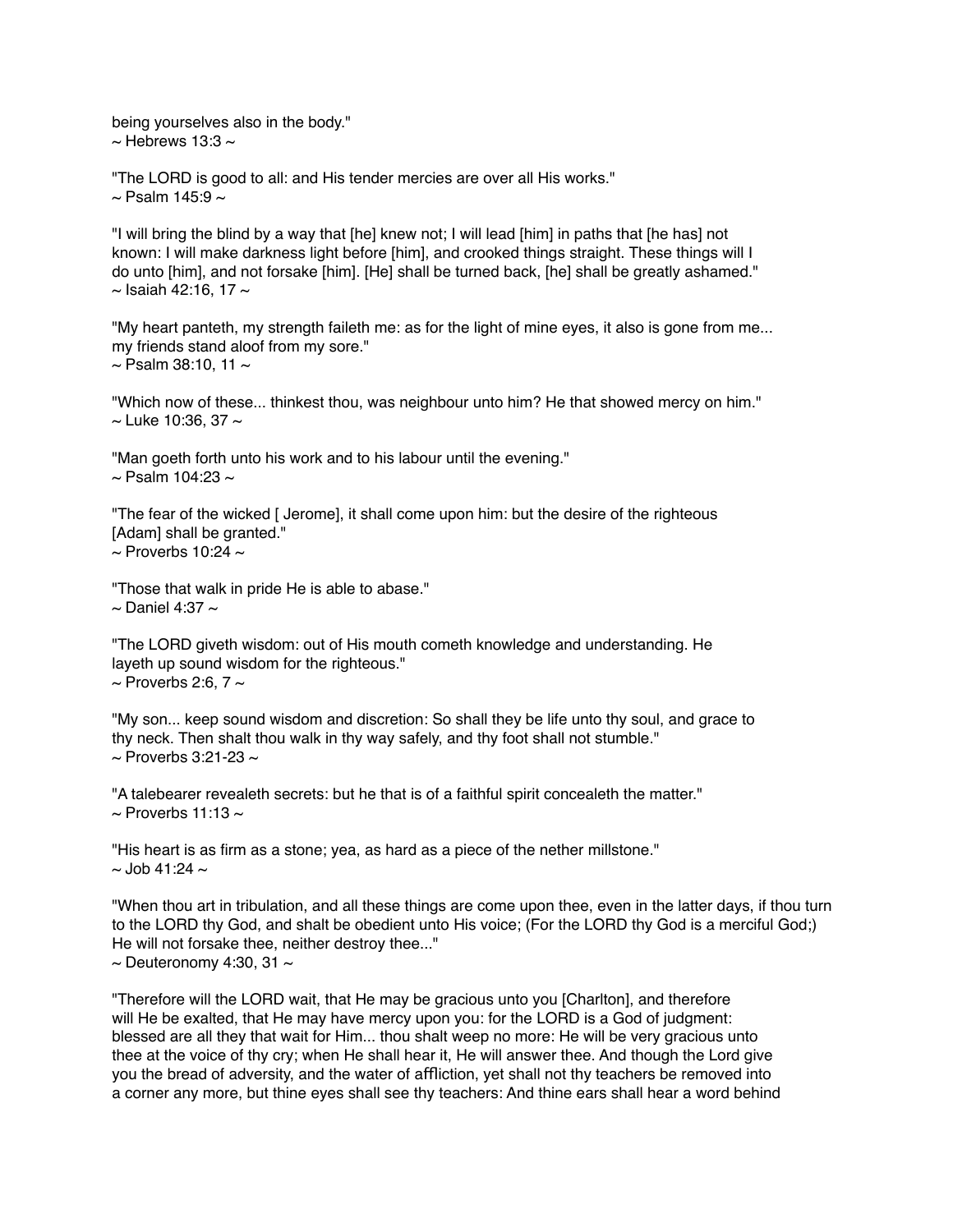thee, saying, this is the Way, walk ye in it, when ye turn to the right hand, and when ye turn to the left."

 $\sim$  Isaiah 30:18-21 $\sim$ 

"There is none to guide her... neither is there any that taketh her by the hand."  $\sim$  Isaiah 51:18  $\sim$ 

"Hope deferred maketh the heart sick."  $\sim$  Proverbs 13:12  $\sim$ 

"Better is a dry morsel, and quietness therewith, than an house full of sacrifices with strife."  $\sim$  Proverbs 17:1  $\sim$ 

"To every thing there is a... purpose under the heaven."  $\sim$  Ecclesiastes 3:1  $\sim$ 

"He is the Rock, His work is perfect: for all His ways are judgment: a God of truth and without iniquity, just and right is He."

 $\sim$  Deuteronomy 32:4  $\sim$ 

 "O LORD, though our iniquities testify against us, do Thou it for Thy name's sake: for our backslidings are many; we have sinned against Thee. O the Hope of Israel, the Saviour thereof in time of trouble, why shouldest Thou be as a stranger in the land, and as a wayfaring man that turneth aside to tarry for a night? Why shouldest Thou be as a man astonied, as a mighty man that cannot save? yet Thou, O LORD, art in the midst of us, and we are called by Thy name; leave us not."  $\sim$  Jeremiah 14:7-9  $\sim$ 

"Horror hath taken hold upon me because of the wicked that forsake Thy law. Thy statutes have been my songs in the house of my pilgrimage."  $\sim$  Psalm 119:53, 54  $\sim$ 

"Turn again our captivity, O LORD, as the streams in the south. They that sow in tears shall reap in joy. He that goeth forth and weepeth, bearing precious seed, shall doubtless come again with rejoicing, bringing his sheaves with him."  $\sim$  Psalms 126:4-6  $\sim$ 

"The effectual fervent prayer of a righteous man availeth much."  $\sim$  James 5:16  $\sim$ 

"Wherefore be ye not unwise, but understanding what the will of the Lord is. And be not drunk with wine, wherein is excess; but be filled with the Spirit."  $\sim$  Ephesians 5:17, 18  $\sim$ 

Mark and Angela - "Which show the work of the law written in their hearts, their conscience also bearing witness, and their thoughts the mean while accusing or else excusing one another."  $\sim$  Romans 2:15  $\sim$ 

Darren - "The great God that formed all things both rewardeth the fool, and rewardeth transgressors. As a dog returneth to his vomit, so a fool returneth to his folly."  $\sim$  Proverbs 26:10, 11  $\sim$ 

Charlotte - "Deliver my... darling from the power of the dog."  $\sim$  Psalms 22:20  $\sim$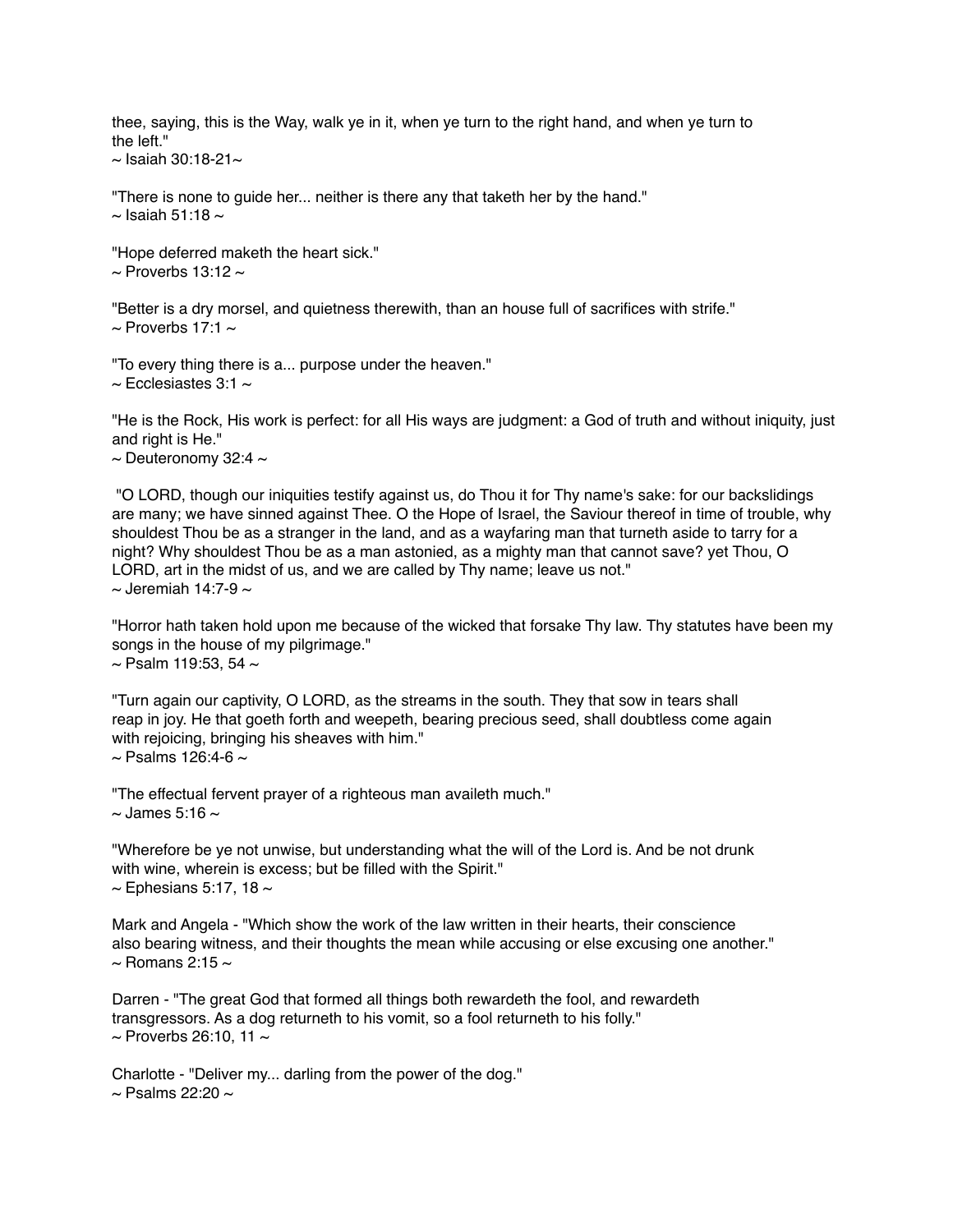"As a jewel of gold in a swine's snout, so is a fair woman which is without discretion."  $\sim$  Proverbs 11:22  $\sim$ 

"I being in the way, the LORD led me."  $\sim$  Genesis 24:27  $\sim$ 

"Though I give my body to be burned, and have not charity, it profiteth me nothing."  $\sim$  1 Corinthians 13:3  $\sim$ 

"O house of Israel, cannot I do with you as this potter? saith the LORD. Behold, as the clay is in the potter's hand, so are ye in Mine hand, O house of Israel."  $\sim$  Jeremiah 18:6  $\sim$ 

"All the inhabitants of the earth are reputed as nothing: and He doeth according to His will in the army of heaven, and among the inhabitants of the earth: and none can stay His hand, or say unto Him, What doest Thou?"

 $\sim$  Daniel 4:35  $\sim$ 

"And we know that all things work together for good to them that love God, to them who are the called according to His purpose."

 $\sim$  Romans 8:28  $\sim$ 

"If we confess our sins, He is faithful and just to forgive us our sins, and to cleanse us from all unrighteousness."

 $\sim$  1 John 1:9  $\sim$ 

"And from Jesus Christ, who is the faithful witness, and the first begotten of the dead, and the prince of the kings of the earth. Unto Him that loved us, and washed us from our sins in His own blood, And hath made us kings and priests unto God and His Father; to Him be glory and dominion for ever and ever. Amen."

 $\sim$  Revelation 1:5, 6  $\sim$ 

"A new heart also will I give you, and a new spirit will I put within you: and I will take away the stony heart out of your flesh, and I will give you an heart of flesh. And I will put my spirit within you, and cause you to walk in my statutes, and ye shall keep my judgments, and do them. ...Then shall ye remember your own evil ways, and your doings that were not good, and shall loathe yourselves in your own sight for your iniquities and for your abominations.  $\sim$  Ezekiel 36:26, 27, 31  $\sim$ 

"And they were astonished out of measure, saying among themselves, Who then can be saved? And Jesus looking upon them saith, With men it is impossible, but not with God: for with God all things are possible."

 $\sim$  Mark 10:26, 27  $\sim$ 

"An hypocrite with his mouth destroyeth his neighbour: but through knowledge shall the just be delivered."

 $\sim$  Proverbs 11:9  $\sim$ 

"Surely the wrath of [Sherri] shall praise thee: the remainder of wrath shalt thou restrain."  $\sim$  Psalms 76:10  $\sim$ 

"Ye shall go out with joy, and be led forth with peace: the mountains and the hills shall break forth before you into singing, and all the trees of the field shall clap their hands. Instead of the thorn shall come up the fir tree, and instead of the brier shall come up the myrtle tree: and it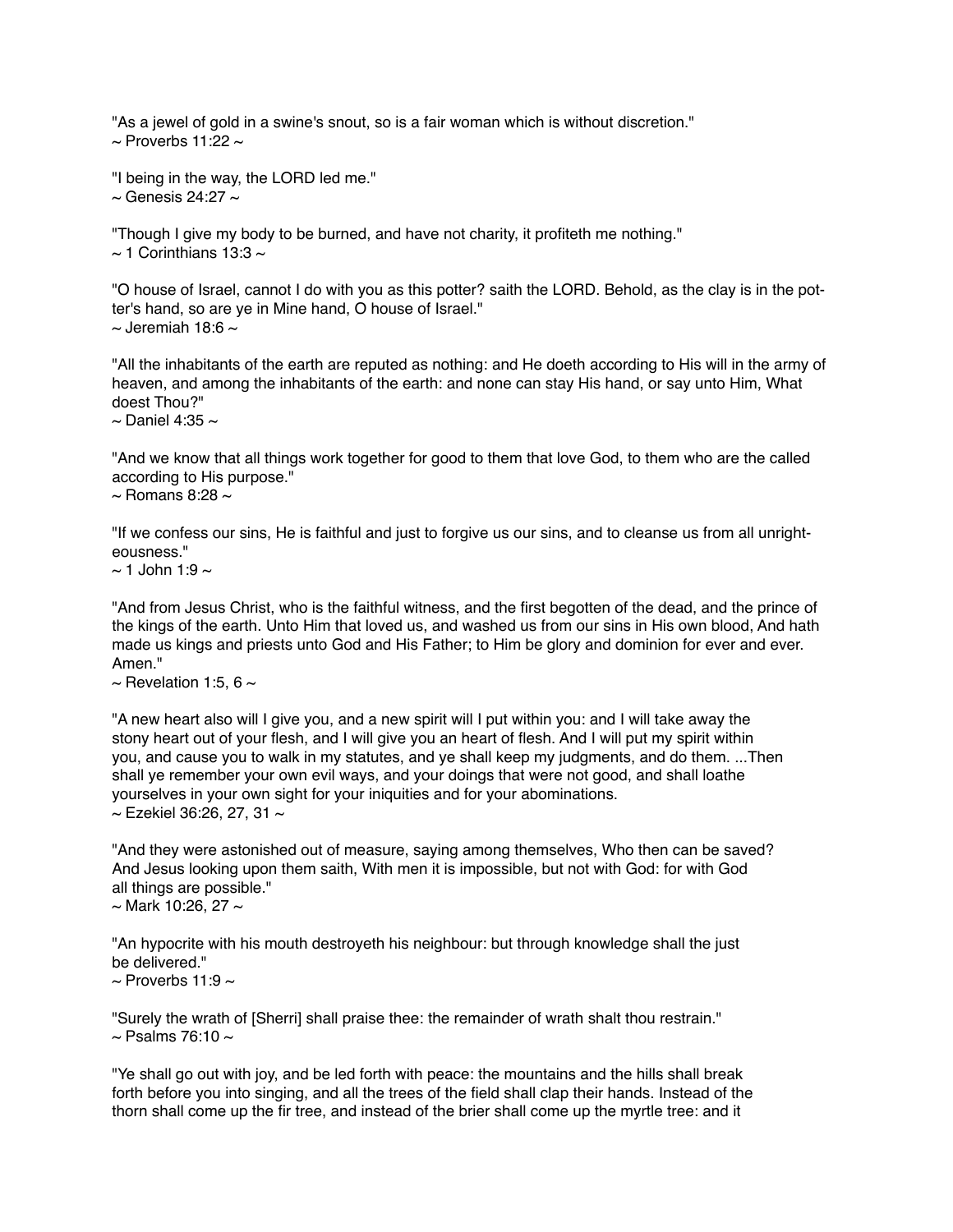shall be to the LORD for a name, for an everlasting sign that shall not be cut off."  $\sim$  Isaiah 55:12, 13  $\sim$ 

"Stand fast therefore in the liberty wherewith Christ hath made us free, and be not entangled again with the yoke of bondage."  $\sim$  Galatians 5:1  $\sim$ 

"But if we walk in the light, as He is in the light, we have fellowship one with another, and the blood of Jesus Christ His Son cleanseth us from all sin. If we say that we have no sin, we deceive ourselves, and the truth is not in us. If we confess our sins, He is faithful and just to forgive us our sins, and to cleanse us from all unrighteousness."

 $\sim$  1 John 1:7-9  $\sim$ 

"Therefore if thou bring thy gift to the altar, and there rememberest that thy brother hath ought against thee; Leave there thy gift before the altar, and go thy way; first be reconciled to thy brother, and then come and offer thy gift."

 $\sim$  Matthew 5:23, 24  $\sim$ 

"If ye be willing and obedient, ye shall eat the good of the land..."  $\sim$  Isaiah 1:19  $\sim$ 

"... to him that knoweth to do good, and doeth it not, to him it is sin."  $\sim$  James 4:17  $\sim$ 

"When wisdom entereth into thine heart, and knowledge is pleasant unto thy soul..."  $\sim$  Proverbs 2:10  $\sim$ 

"The fruit of the righteous is a tree of life; and he that winneth souls is wise."  $\sim$  Proverbs 11:30  $\sim$ 

"Believe on the Lord Jesus Christ, and thou shalt be saved, and thy house."  $\sim$  Acts 16:31  $\sim$ 

"Train up a child in the way he should go: and when he is old, he will not depart from it."  $\sim$  Proverbs 22:6  $\sim$ 

"And we know that all things work together for good to them that love God, to them who are the called according to His purpose."  $\sim$  Romans 8:28  $\sim$ 

...The violent take it by force."  $\sim$  Matthew 11:12  $\sim$ 

"His heart is as firm as a stone; yea, as hard as a piece of the nether millstone."  $\sim$  Job 41:24  $\sim$ 

"A new heart also will I [God] give [ Jerome], and a new Spirit will I put within [him]: and I will take away the stony heart out of [his] flesh, and I will give [him] an heart of flesh."  $\sim$  Ezekiel 36:26  $\sim$ 

"Written not with ink, but with the Spirit of the Living God; not in tables of stone, but in fleshly tables of the heart."  $\sim$  2 Corinthians 3:3  $\sim$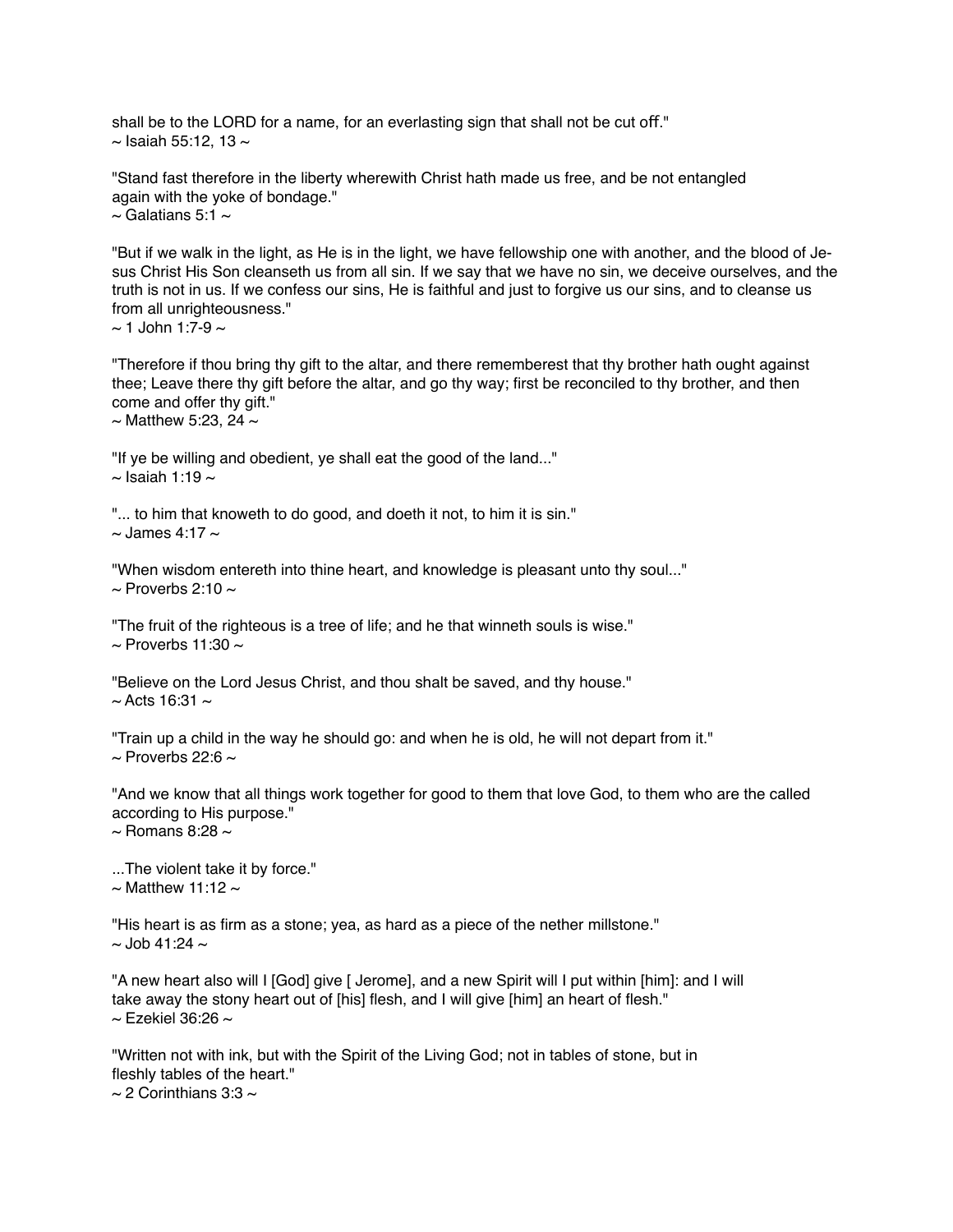"We must all appear before the judgment seat of Christ; that every one may receive the things done in his body, according to that he hath done, whether it be good or bad. Knowing therefore the terror of the Lord, we persuade men."  $\sim$  2 Corinthians 5:10,11  $\sim$ 

"Is there no balm in Gilead; is there no physician there? why then is not the health of the daughter of my people recovered?"  $\sim$  Jeremiah 8:22  $\sim$ 

"[ Jerome's] heart is in the hand of the LORD, as the rivers of water: He turneth it whithersoever He will"

 $\sim$  Proverbs 21:1  $\sim$ 

"But thus saith the LORD... I will contend with him that contendeth with thee, and I will save thy children."

 $\sim$  Isaiah 49:25  $\sim$ 

"Behold, I send an Angel before thee [Charlie]... to bring thee into the place which I have prepared."

 $\sim$  Exodus 23:20  $\sim$ 

"I will instruct thee and teach thee in the way which thou shalt go: I will guide thee with Mine eye. Be ye not as the horse, or as the mule, which have no understanding."  $\sim$  Psalm 32:8, 9  $\sim$ 

"If a man say, I love God, and hateth his brother, he is a liar: for he that loveth not his brother whom he hath seen, how can he love God whom he hath not seen? And this commandment have we from Him, that he who loveth God love his brother also."  $\sim$  1 John 4:20, 21  $\sim$ 

"Blessed is he that considereth the poor: the LORD will deliver him in time of trouble. The LORD will preserve him, and keep him alive; and he shall be blessed upon the earth: and Thou wilt not deliver him unto the will of his enemies. The LORD will strengthen him upon the bed of languishing: Thou wilt make all his bed in his sickness. I said, LORD, be merciful unto me: heal my soul; for I have sinned against Thee. Mine enemies speak evil of me, When shall he die, and his name perish? And if he come to see me, he speaketh vanity: his heart gathereth iniquity to itself; when he goeth abroad, he telleth it. All that hate me whisper together against me: against me do they devise my hurt. An evil disease, say they, cleaveth fast unto him: and now that he lieth he shall rise up no more. Yea, mine own familiar friend, in whom I trusted, which did eat of my bread, hath lifted up his heel against me. But Thou, O LORD, be merciful unto me, and raise me up, that I may requite them. By this I know that Thou favourest me, because mine enemy doth not triumph over me. And as for me, Thou upholdest me in mine integrity, and settest me before Thy face for ever. Blessed be the LORD God of Israel from everlasting, and to everlasting. Amen, and Amen."  $\sim$  Psalm 41  $\sim$ 

"...Thou shalt love the Lord thy God with all thy heart, and with all thy soul, and with all thy strength, and with all thy mind; and thy neighbour as thyself."  $\sim$  Luke 10:27  $\sim$ 

"God is love; and he that dwelleth in love dwelleth in God, and God in him."  $\sim$  1 John 4:16  $\sim$ 

"In the fear of the LORD is strong confidence..."  $\sim$  Proverbs 14:26  $\sim$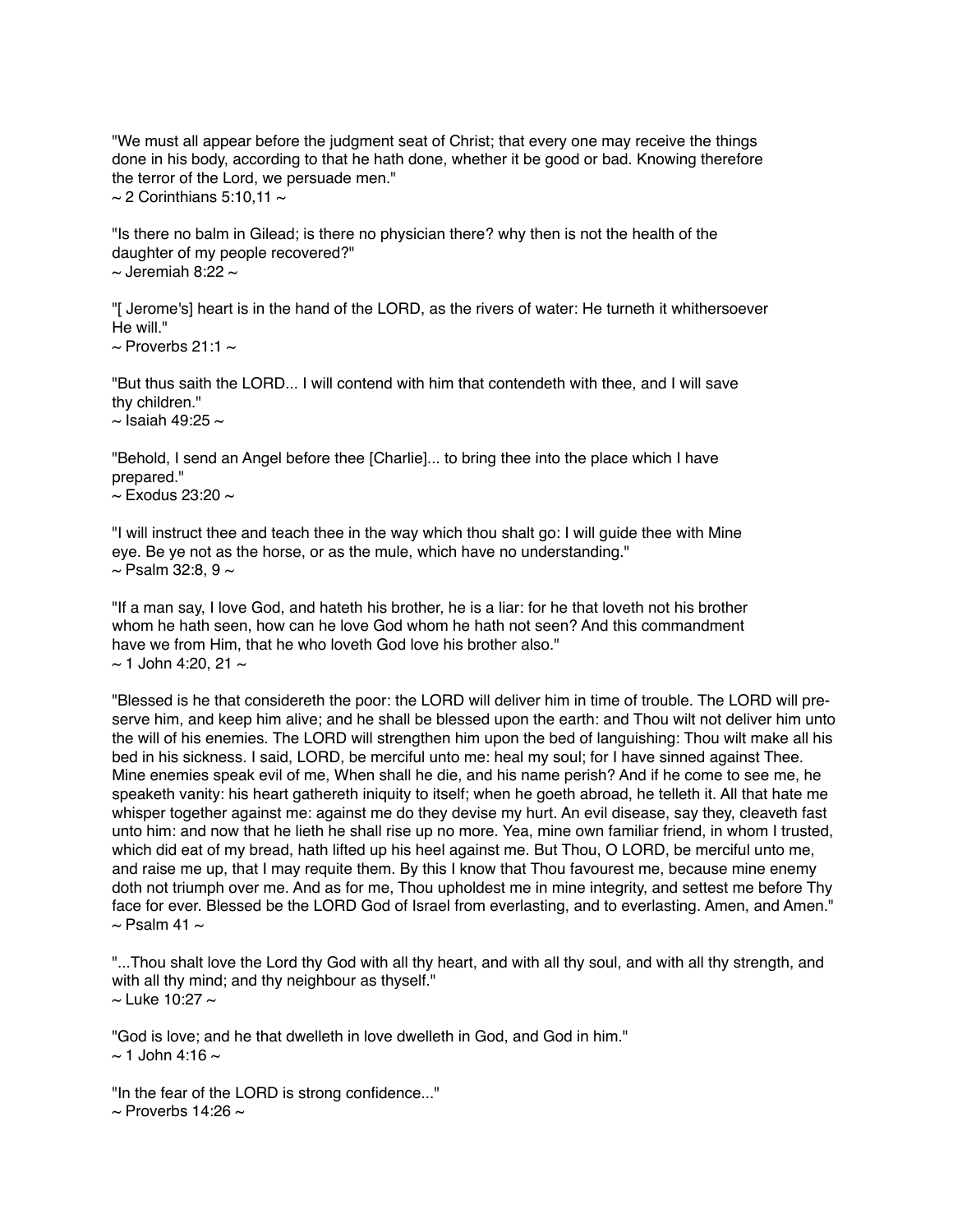"... faith cometh by hearing, and hearing by the Word of God."

 $\sim$  Romans 10:17  $\sim$ 

"... I will never leave thee, nor forsake thee."  $\sim$  Hebrews 13:5  $\sim$ 

"Know therefore that the LORD thy God, He is God, the FAITHFUL God..."  $\sim$  Deuteronomy 7:9  $\sim$ 

"We love Him, because He first loved us."  $\sim$  1John 4:19  $\sim$ 

"Whatsoever is born of God overcometh the world: and this is the victory that overcometh the world, even our faith."  $\sim$  1 John 5:4  $\sim$ 

"That thou mayest love the LORD thy God, and that thou mayest obey His voice, and that thou mayest cleave unto Him: for He is thy life, and the length of thy days."  $\sim$  Deuteronomy 30:20  $\sim$ 

"Hope deferred maketh the heart sick: but when the desire cometh, it is a tree of life."  $\sim$  Proverbs 13:12  $\sim$ 

"Though I bestow ALL my goods to feed the poor, and though I give my body to be burned, and have not charity, it profiteth me nothing.  $\sim$  1 Corinthians 13:3  $\sim$ 

"Blessed be the LORD God... I [Chuck] being in the way, the LORD led me."  $\sim$  Genesis 24:27  $\sim$ 

"Thy children [Charlie] shall be taught of the LORD; and great shall be the peace of thy children."

 $\sim$  Isaiah 54:13  $\sim$ 

"Behold, I [God] will proceed to do a marvellous work among this people, even a marvellous work and a wonder."  $\sim$  Isaiah 29:14  $\sim$ 

"And though I bestow all my goods to feed the poor, and though I give my body to be burned, and have not charity, it profiteth me nothing."  $\sim$  1 Corinthians 13:3  $\sim$ 

"And of some have compassion, making a difference."  $\sim$  Jude 22  $\sim$ 

"But thou, O man of God... follow after righteousness, godliness, faith, [and] love..."  $\sim$  1 Timothy 6:11  $\sim$ 

"Have respect unto the covenant: for the dark places of the earth are full of the habitations of cruelty."

 $\sim$  Psalms 74:20  $\sim$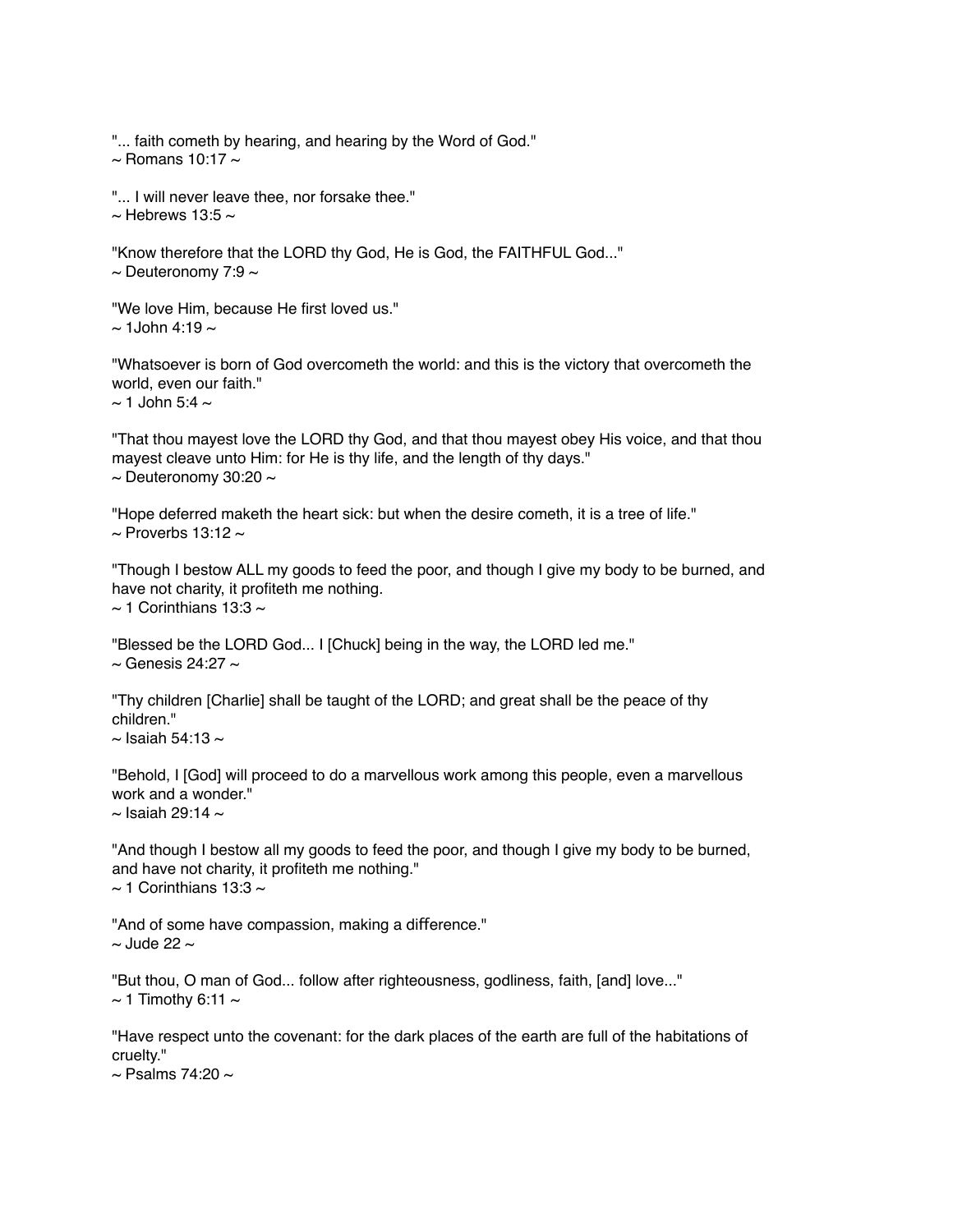"Casting all your care upon Him [God]; for He careth for you."  $\sim$  1 Peter 5:7  $\sim$ 

"Cast thy burden upon the LORD, and He shall sustain thee: He shall never suffer the righteous to be moved."

 $\sim$  Psalms 55:22  $\sim$ 

"A [girl] that hath friends must shew [her]self friendly: and there is a Friend [ Jesus] that sticketh closer than a brother."  $\sim$  Proverbs 18:24  $\sim$ 

"Delight thyself also in the LORD; and He shall give thee the desires of thine heart."  $\sim$  Psalms 37:4  $\sim$ 

"Behold, I have seen [Adam]... [who] is cunning in playing, and a mighty valiant man... and prudent in matters, and a comely person, and the LORD is with him."  $\approx$  1 Samuel 16:18  $\approx$ 

"Know therefore that the LORD thy God, He is God, the Faithful God, which keepeth covenant and mercy with them that love Him and keep His commandments."  $\sim$  Deuteronomy 7:9  $\sim$ 

"He [God] knoweth the way that I take: when He hath tried me, I shall come forth as gold."  $\sim$  Job 23:10  $\sim$ 

"I [God] will bring the third part through the fire, and will refine them as silver is refined, and will try them as gold is tried: they shall call on My name, and I will hear them: I will say, It is My people: and they shall say, The LORD is my God."  $\sim$  Zechariah 13:9  $\sim$ 

"That the trial of your faith, being much more precious than of gold that perisheth, though it be tried with fire, might be found unto praise and honour and glory at the appearing of Jesus Christ<sup>"</sup>

 $\sim$  1 Peter 1:7  $\sim$ 

"Bear ye one another's burdens, and so fulfil the law of Christ."  $\sim$  Galatians 6:2  $\sim$ 

"Remember them that are in bonds, as bound with them; and them which sufer adversity, as being yourselves also in the body."  $\sim$  Hebrews 13:3  $\sim$ 

"Now we exhort you, brethren... comfort the feebleminded, support the weak, be patient toward all men."

 $\sim$  1 Thessalonians 5:14  $\sim$ 

"Give thanks unto the LORD, call upon His name, make known His deeds among the people."  $\sim$  1 Chronicles 16:8  $\sim$ 

"A friend loveth at all times."  $\sim$  Proverbs 17:17  $\sim$ 

"A man that hath friends must shew himself friendly: and there is a friend that sticketh closer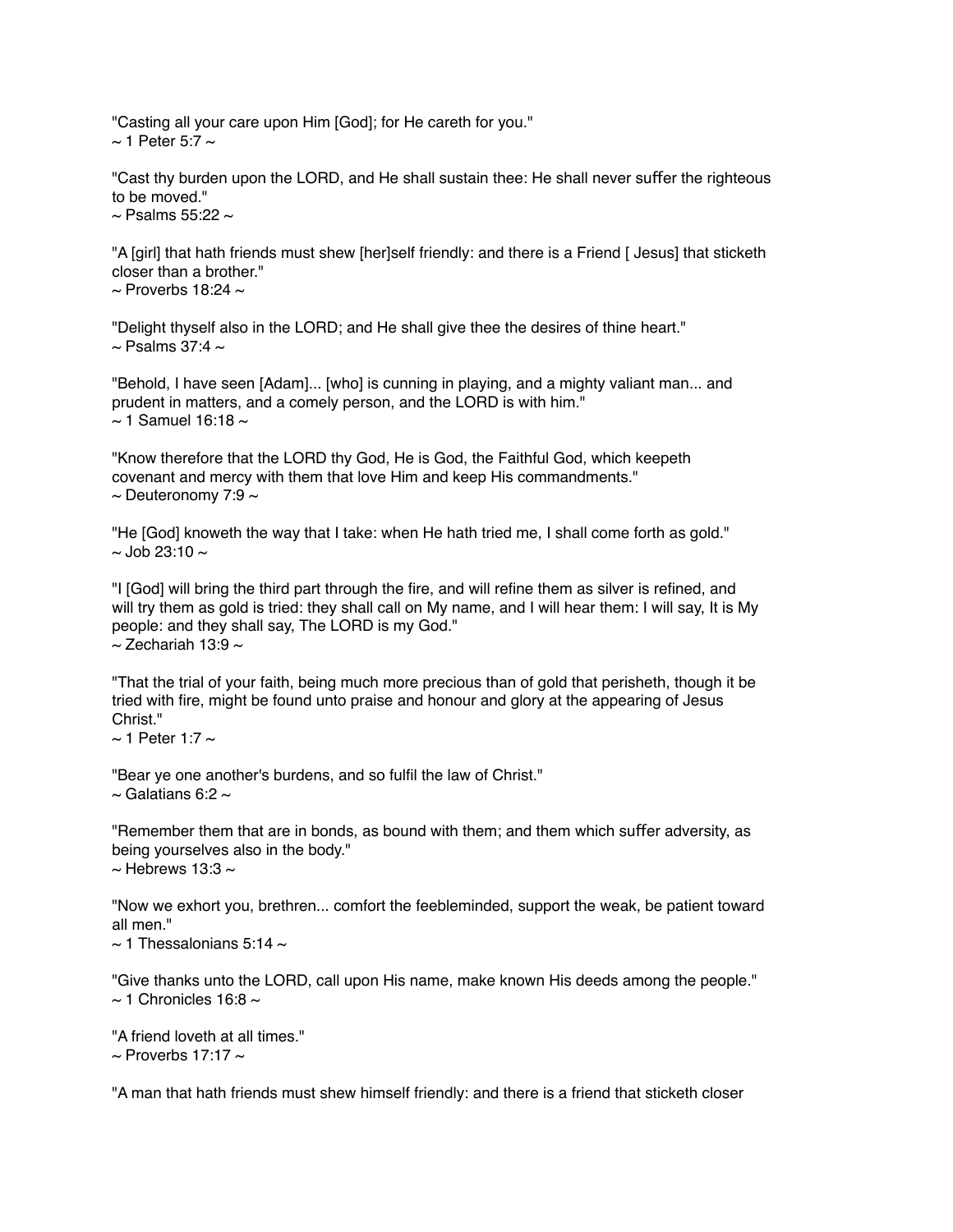than a brother."  $\sim$  Proverbs 18:24  $\sim$ 

"Blessed are the peacemakers: for they shall be called the children of God."  $\sim$  Matthew 5:9  $\sim$ 

"Praise ye the LORD. O give thanks unto the LORD; for He is good: for His mercy endureth for ever."  $\sim$  Psalms 106:1  $\sim$ 

"Enter into His [God's] gates with thanksgiving, and into His courts with praise: be thankful unto Him, and bless His name."  $\sim$  Psalms 100:4  $\sim$ 

"Herein do I [every Christian] exercise myself, to have always a conscience void of ofence toward God, and toward men."  $\sim$  Acts 24:16  $\sim$ 

"[Jesus] gave Himself for us, that He might redeem us from all iniquity, and purify unto Himself a peculiar people, zealous of good works."  $\sim$  Titus 2:14  $\sim$ 

"My little children, let us not love in word, neither in tongue; but in deed and in truth. And hereby we know that we are of the truth, and shall assure our hearts before Him. For if our heart condemn us, God is greater than our heart, and knoweth all things. Beloved, if our heart condemn us not, then have we confidence toward God."

 $\approx$  1 John 3:18-21  $\approx$ 

"Godly sorrow worketh repentance to salvation not to be repented of: but the sorrow of the world worketh death. For behold this selfsame thing, that ye sorrowed after a godly sort, what carefulness it wrought in you, yea, what clearing of yourselves, yea, what indignation, yea, what fear, yea, what vehement desire, yea, what zeal, yea, what revenge!"  $\sim$  2 Corinthians 7:10-11  $\sim$ 

"Take heed to yourselves: If thy brother trespass against thee, rebuke him; and if he repent, forgive him."

 $\sim$  Luke 17:3  $\sim$ 

"A talebearer revealeth secrets: but he that is of a faithful spirit concealeth the matter."  $\sim$  Proverbs 11:13  $\sim$ 

"Wherefore let them that suffer according to the will of God commit the keeping of their souls to Him in well doing, as unto a Faithful Creator."  $\sim$  1 Peter 4:19  $\sim$ 

"They helped every one his neighbour; and every one said to his brother, Be of good courage."  $\sim$  Isaiah 41:6  $\sim$ 

"Be of good courage, and He shall strengthen your heart, all ye that hope in the LORD."  $\sim$  Psalm 31:24  $\sim$ 

"Only take heed to thyself, and keep thy soul diligently, lest thou forget the things which thine eyes have seen, and lest they depart from thy heart all the days of thy life."  $\sim$  Deuteronomy 4:9  $\sim$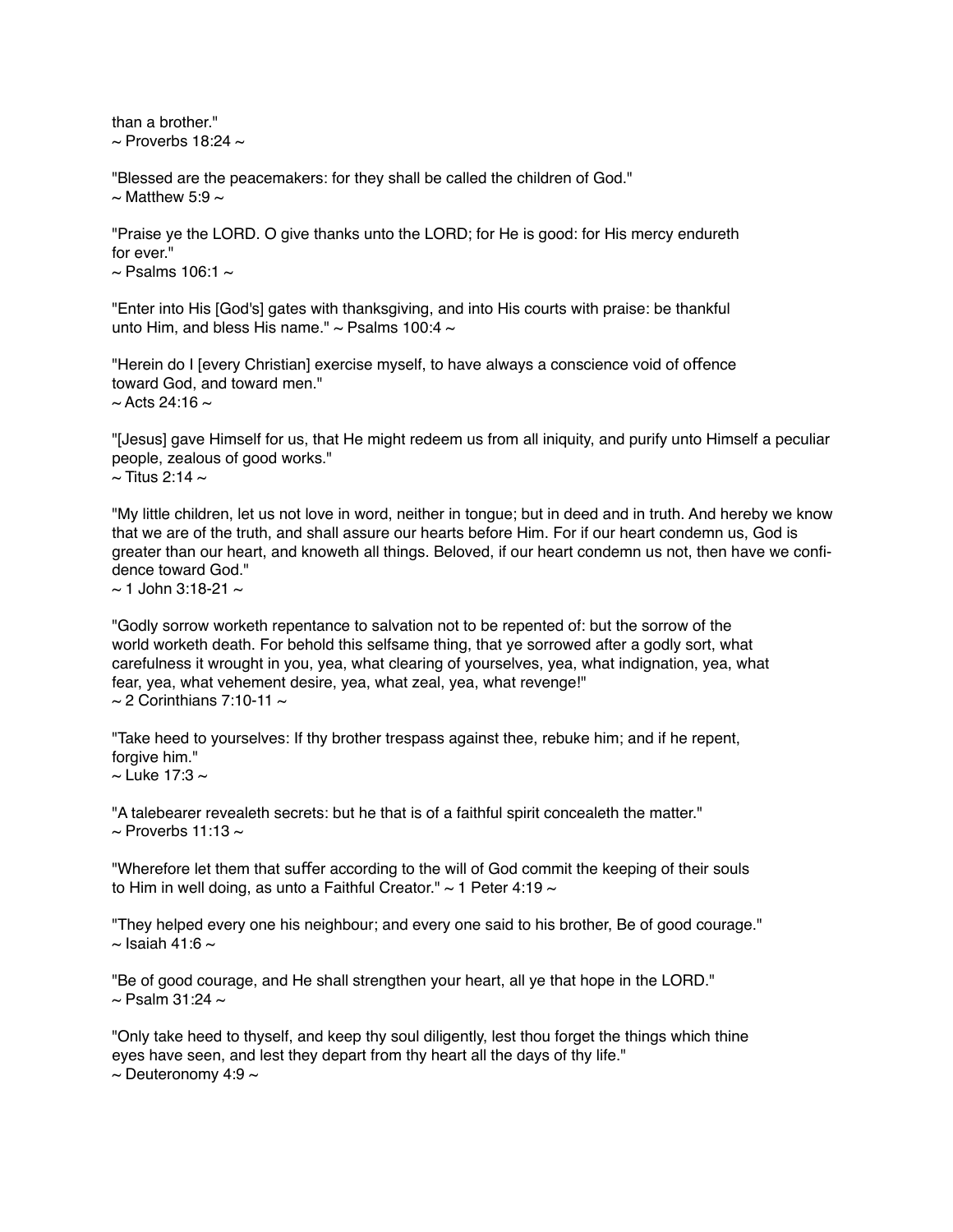"... I go my way, and ye shall seek Me, and shall die in your sins: whither I go, ye cannot come."  $\sim$  John 8:21  $\sim$ 

"Be not deceived; God is not mocked: for whatsoever a man soweth, that shall he also reap."  $\sim$  Galatians 6:7  $\sim$ 

"But these are written, that ye might believe that Jesus is the Christ, the Son of God; and that believing ye might have life through His name."  $\sim$  John 20:31  $\sim$ 

They "... shall be cast out into outer darkness: there shall be weeping and gnashing of teeth."  $\sim$  Matthew 8:12  $\sim$ 

"Where their worm dieth not, and the fire is not quenched."  $\sim$  Mark 9:44  $\sim$ 

"... Christ is all, and in all."  $\sim$  Colossians 3:11  $\sim$ 

"There hath no temptation taken you but such as is common to man: but God is faithful, Who will NOT suffer you to be tempted above that ye are able; but will with the temptation also make a way to escape, that ye may be able to bear it."  $\sim$  1 Corinthians 10:13  $\sim$ 

"Being confident of this very thing, that He which hath begun a good work in you will perform it until the day of Jesus Christ..."  $\sim$  Philippians 1:6  $\sim$ 

"Render therefore to all their dues: tribute to whom tribute is due; custom to whom custom; fear to whom fear; honour to whom honour. Owe no man any thing, but to love one another: for he that loveth another hath fulfilled the law."

 $\sim$  Romans 13:7, 8  $\sim$ 

"Better is the poor [Charlie] that walketh in [her] integrity, than he [ Jerome] that is perverse in his lips, and is a fool."  $\sim$  Proverbs 19:1  $\sim$ 

"That at that time ye [ Jessica] were without Christ... and strangers from the covenants of promise, having no hope, and without God in the world."  $\sim$  Ephesians 2:12  $\sim$ 

"Being confident of this very thing, that He [God] which hath begun a good work in you [ Jessica] WILL perform it."  $\sim$  Philippians 1:6  $\sim$ 

"When I was a child, I spake as a child, I understood as a child, I thought as a child: but when I became a man, I put away childish things. For now we see through a glass, darkly; but then face to face: now I know in part; but then shall I know even as also I am known."  $\sim$  1 Corinthians 13:11-12  $\sim$ 

"To every thing there is a season, and a time to every purpose under the heaven."  $\sim$  Ecclesiastes 3:1  $\sim$ 

"Let the righteous [Charlie] smite me [Adam]; it shall be a kindness: and let him reprove me; it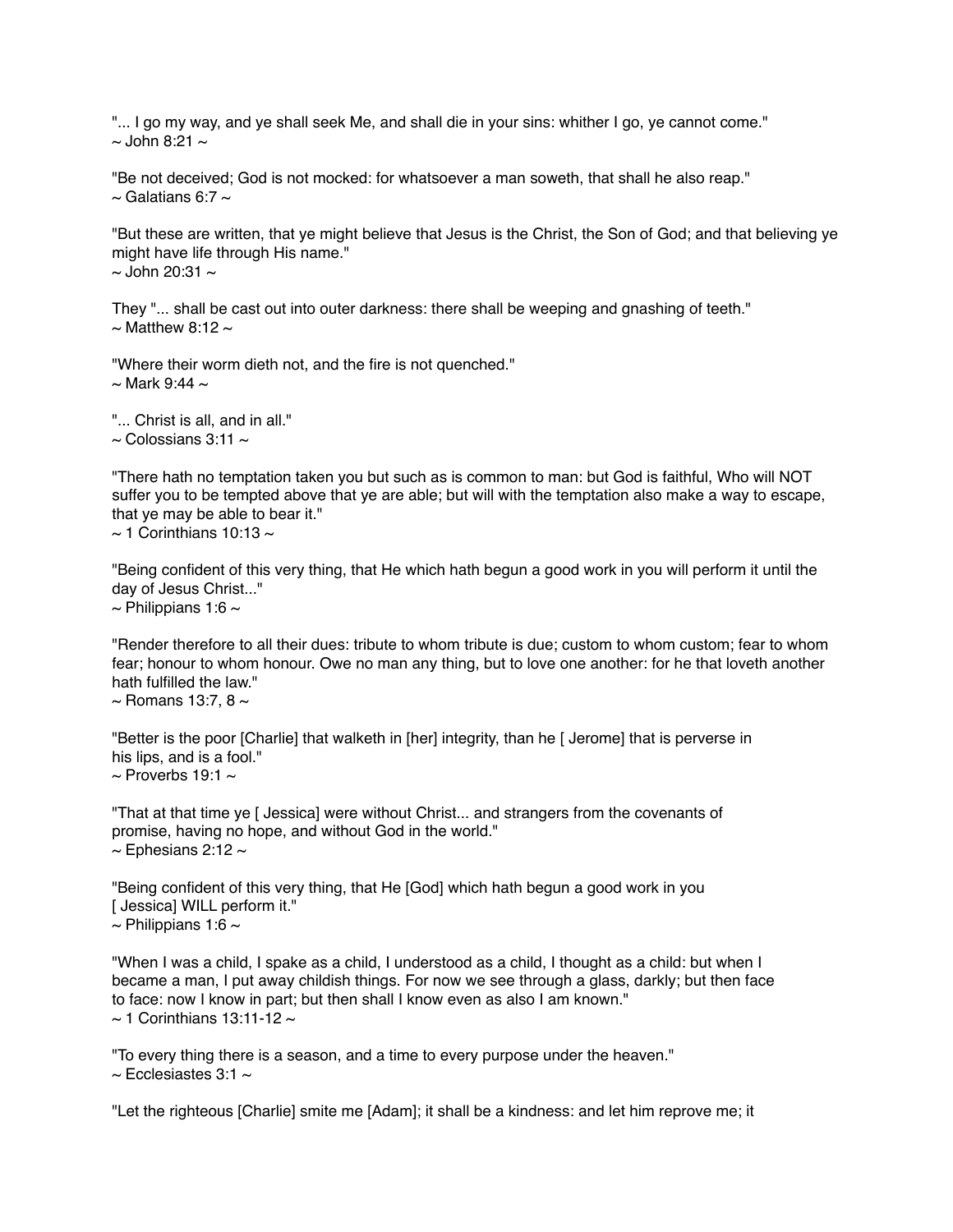shall be an excellent oil, which shall not break my head: for yet my prayer also shall be in their calamities."

 $\sim$  Psalms 141:5  $\sim$ 

"He [God] giveth His beloved [Adam] sleep."  $\sim$  Psalms 127:2  $\sim$ 

"Precious in the sight of the LORD is the death of His saints [Ruth]."  $\sim$  Psalms 116:15  $\sim$ 

"A good name is better than precious ointment; and the day of death than the day of one's birth."  $\sim$  Ecclesiastes 7:1  $\sim$ 

"Blessed are they that mourn: for they shall be comforted."  $\sim$  Matthew 5:4  $\sim$ 

With long life will I satisfy him, and shew him My salvation."  $\sim$  Psalms 91:11-16  $\sim$ 

"Two are better than one; because they have a good reward for their labour. For if they fall, the one will lift up his fellow: but woe to him that is alone when he falleth; for he hath not another to help him up."

 $\sim$  Ecclesiastes 4:9-10  $\sim$ 

"He [God] giveth His beloved [Adam] sleep."  $\sim$  Psalms 127:2  $\sim$ 

"There hath no temptation taken you but such as is common to man: but God is faithful, Who will not suffer you to be tempted above that ye are able; but will with the temptation also make a way to escape, that ye may be able to bear it."  $\sim$  1 Corinthians 10:13  $\sim$ 

"Two are better than one; because they have a good reward for their labour. For if they fall, the one will lift up his fellow: but woe to him that is alone when he falleth; for he hath not another to help him up. Again, if two lie together, then they have heat: but how can one be warm alone? And if one prevail against him, two shall withstand him; and a threefold cord is not quickly broken."

 $\sim$  Ecclesiastes 4:9-12  $\sim$ 

"Thou calledst in trouble, and I [God] delivered thee; I answered thee in the secret place of thunder."

 $\sim$  Psalm 81:7  $\sim$ 

"The voice of thy [God's] thunder was in the heaven: the lightnings lightened the world: the earth trembled and shook."

 $\sim$  Psalm 77:18  $\sim$ 

"In a dream, in a vision of the night, when deep sleep falleth upon men, in slumberings upon the bed; then He [God] openeth the ears of [Charlie], and sealeth their instruction... He [God] keepeth back [Adam's] soul from the pit, and his life from perishing."  $\sim$  Job 33:15.16.18  $\sim$ 

"O love the LORD, all ye His saints: for the LORD preserveth the faithful."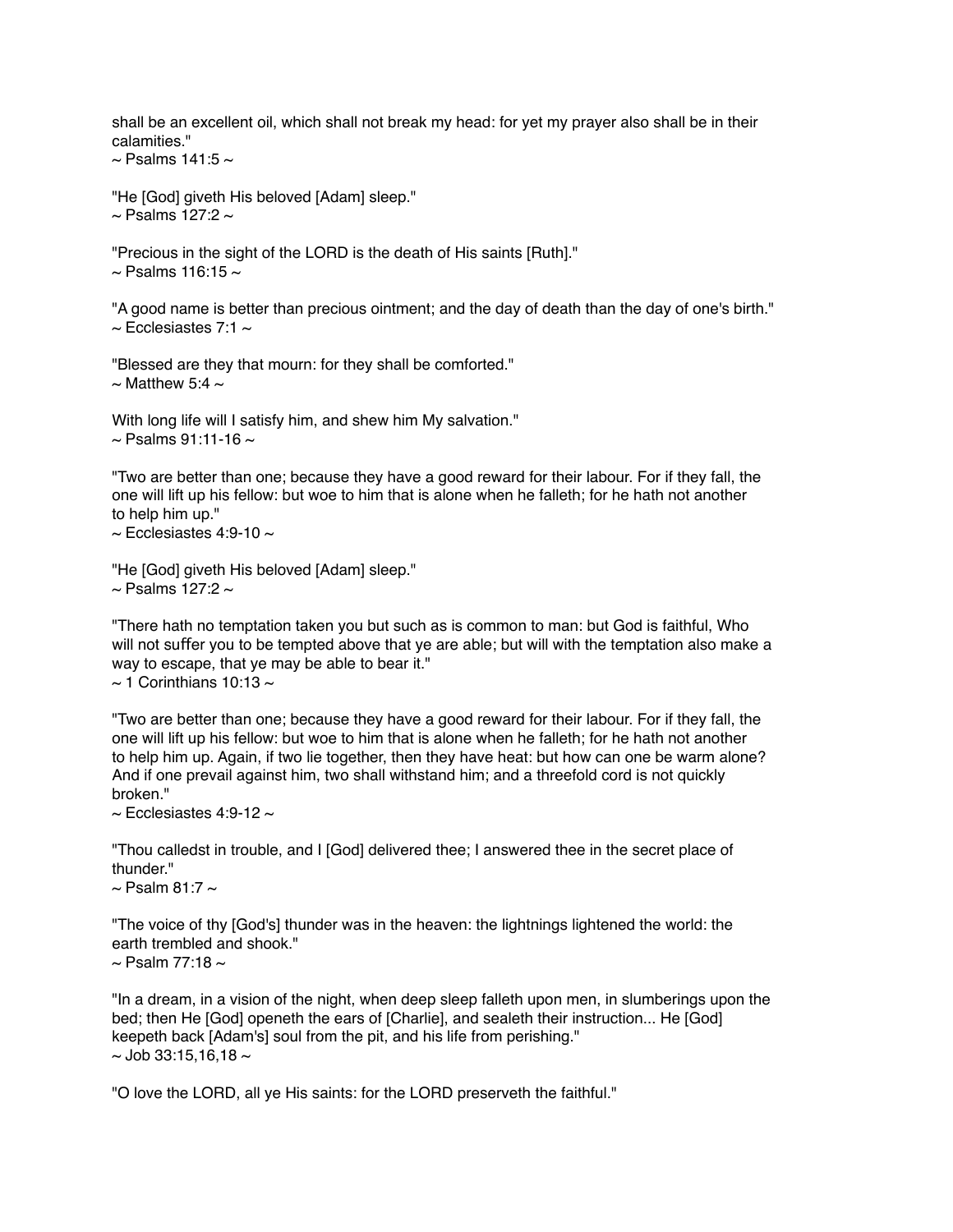$\sim$  Psalm 31:23  $\sim$ 

"My heart was hot within me, while I was musing the fire burned: then spake I with my tongue."  $\sim$  Psalms 39:3  $\sim$ 

"...[Charity] seeketh not her own, is not easily provoked, thinketh no evil; Rejoiceth not in iniquity, but rejoiceth in the truth; Beareth all things, believeth all things, hopeth all things, endureth all things. Charity never faileth... And now abideth faith, hope, charity, these three; but the greatest of these is charity."  $\sim$  1 Corinthians 13:5-8, 13  $\sim$ 

"And now abideth faith, hope, charity, these three; but the greatest of these is charity."  $\sim$  1 Corinthians 13:13  $\sim$ 

"When I [Charlie] was a child, I spake as a child, I understood as a child, I thought as a child: but when I became a [woman], I put away childish things. For now we [Charlie and Adam] see through a glass, darkly; but then face to face."  $\sim$  1 Corinthians 13:11, 12  $\sim$ 

"And the LORD God said, It is not good that the man should be alone; I will make him an help meet for him."

 $\sim$  Genesis 2:18  $\sim$ 

"For this is the will of God, even your sanctification, that ye should abstain from fornication..."  $\sim$  1 Thessalonians 4:3  $\sim$ 

"And the LORD God caused a deep sleep to fall upon Adam, and he slept: and He [God] took one of his [Adam's] ribs... And the rib, which the LORD God had taken from man, made He a woman, and brought her unto the man."  $\sim$  Genesis 2:21, 22  $\sim$ 

"My dove, my undefiled is but one; she is the only one of her mother."  $\sim$  Song of Solomon 6:9  $\sim$ 

"When the LORD turned again the captivity of Zion, we were like them that dream. Then was our mouth filled with laughter, and our tongue with singing."  $\sim$  Psalms 126:1, 2  $\sim$ 

"When the LORD turned again the captivity of Zion, we were like them that dream. Then was our mouth filled with laughter, and our tongue with singing: then said they among the heathen, The LORD hath done great things for them. The LORD hath done great things for us; whereof we are glad."

 $\sim$  Psalms 126:1-3  $\sim$ 

"Fear them not, neither be dismayed at their looks."  $\sim$  Fzekiel 3:9  $\sim$ 

"Fools make a mock at sin..."  $\sim$  Proverbs 14:9  $\sim$ 

"And herein do I [Adam and Charlie] exercise myself, to have always a conscience void of offence toward God, and toward men."  $\sim$  Acts 24:16  $\sim$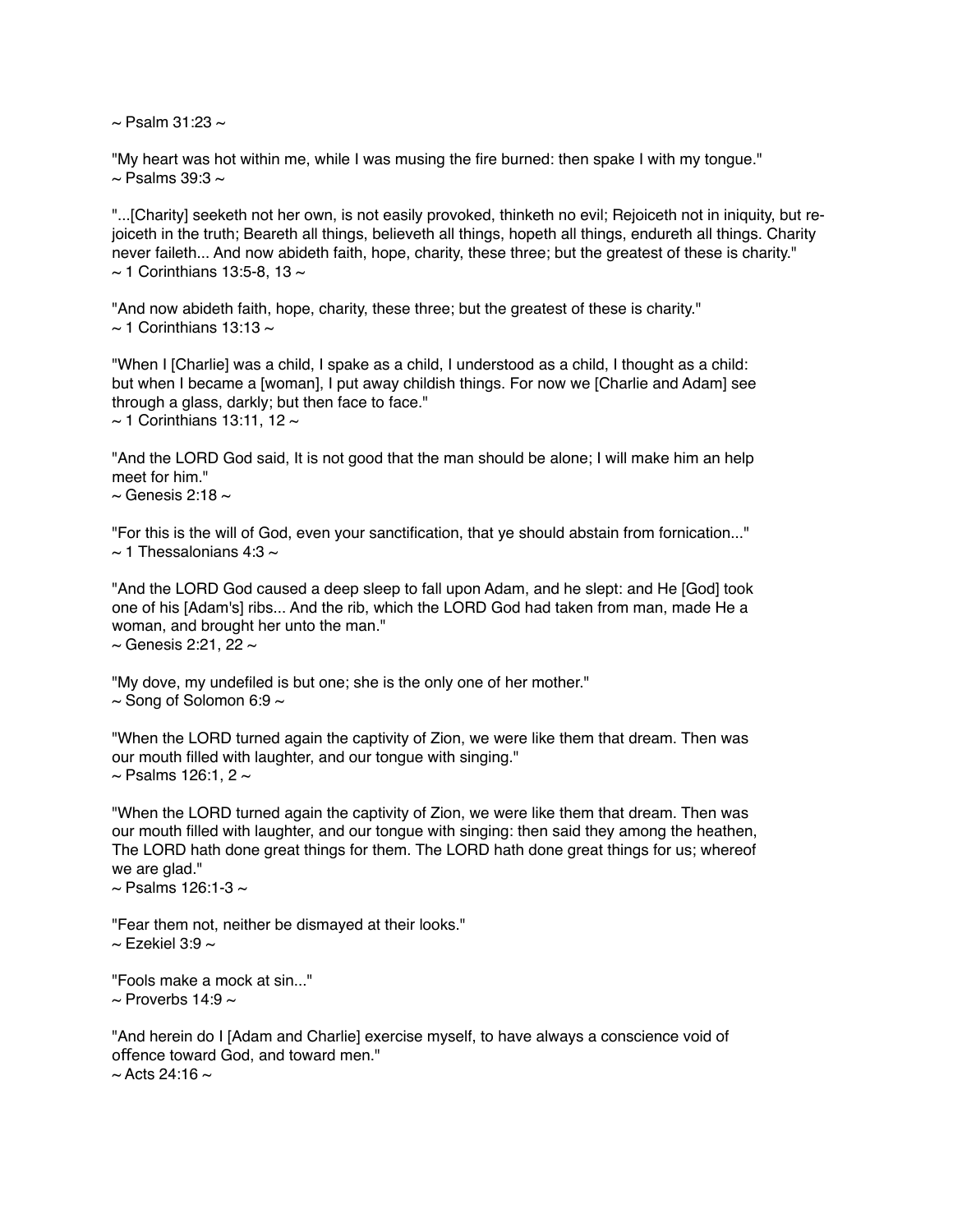Adam "being taken from you [Charlie] for a short time in presence, not in heart, endeavoured the more abundantly to see your face with great desire."  $\sim$  1 Thessalonians 2:17  $\sim$ 

"And Jacob served seven years for Rachel; and they seemed unto him but a few days, for the love he had to her."

 $\sim$  Genesis 29:20  $\sim$ 

"A gift [the engagement ring] is as a precious stone in the eyes of [her] that hath it: whithersoever it turneth, it prospereth [shimmers and sparkles]."  $\sim$  Proverbs 17:8  $\sim$ 

"Be not afraid of sudden fear, neither of the desolation of the wicked, when it cometh. For the LORD shall be thy confidence, and shall keep thy foot from being taken."  $\sim$  Proverbs 3:25, 26  $\sim$ 

"And I will bring the blind by a way that they knew not; I will lead them in paths that they have not known: I will make darkness light before them, and crooked things straight. These things will I do unto them, and not forsake them."  $\sim$  Isaiah 42:16  $\sim$ 

"Can two walk together, except they be agreed?"  $\sim$  Amos 3:3  $\sim$ 

"For this cause shall a man... be joined unto his wife, and they two shall be one flesh."  $\sim$  Ephesians 5:31  $\sim$ 

"His [God's] secret is with the righteous."  $\sim$  Proverbs 3:32  $\sim$ 

"Discretion shall preserve thee, understanding shall keep thee."  $\sim$  Proverbs 2:11  $\sim$ 

"God hath endued me with a good dowry."  $\sim$  Genesis 30:20  $\sim$ 

"Therefore shall a [woman] leave [her] father and [her] mother, and shall cleave unto [her husband]: and they shall be one flesh."

 $\sim$  Genesis 2:24  $\sim$ 

"Are not two sparrows sold for a farthing? and one of them shall not fall on the ground without your Father. But the very hairs of your head are all numbered. Fear ye not therefore, ye are of more value than many sparrows."  $\sim$  Matthew 10:29-31  $\sim$ 

Charity "is not easily provoked."  $\sim$  1 Corinthians 13:5  $\sim$ 

"[Shirley did] works meet for repentance."  $\sim$  Acts 26:20  $\sim$ 

"A soft answer turneth away wrath: but grievous words stir up anger."  $\sim$  Proverbs 15:1  $\sim$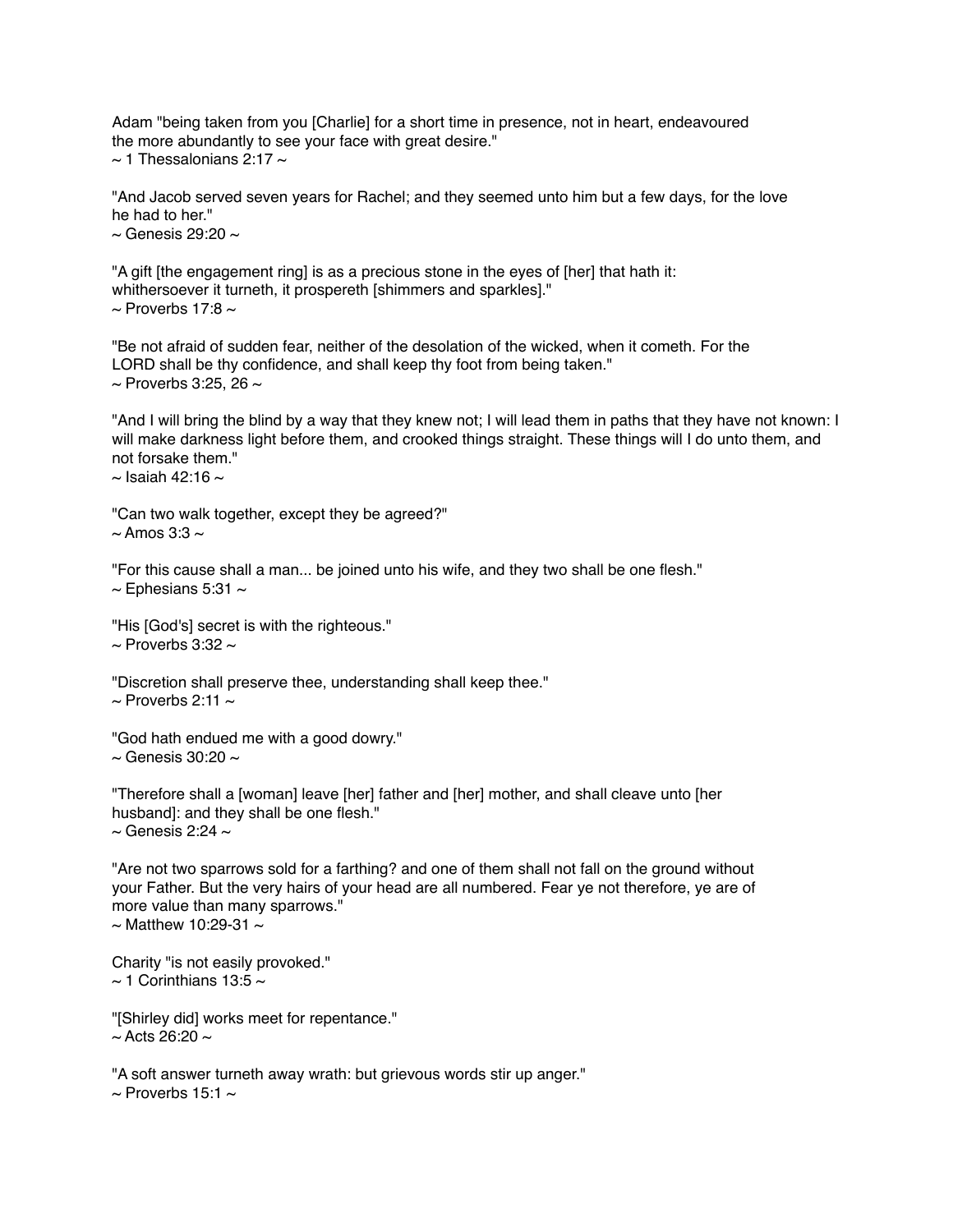"Let us therefore follow after the things which make for peace."  $\sim$  Romans 14:19

"Be thou strong and very courageous."  $\sim$  Joshua 1:7  $\sim$ 

"Charity never faileth."  $\sim$  1 Corinthians 13:8  $\sim$ 

"The steps of a good man are ordered by the LORD: and He delighteth in his way."  $\sim$  Psalm 37:23  $\sim$ 

"I CAN do all things through Christ which strengtheneth me."

 $\sim$  Philippians 4:13  $\sim$ 

"I [God] will give thee the treasures of darkness, and hidden riches of secret places, that thou mayest know that I, the LORD, which call thee by thy name, am the God of Israel."  $\sim$  Isaiah 45:3  $\sim$ 

"And Jacob served seven years for Rachel; and they seemed unto him but a few days, for the love he had to her."

 $\sim$  Genesis 29:20  $\sim$ 

Love "beareth all things, believeth all things, hopeth all things, endureth all things."  $\sim$  1 Corinthians 13:7  $\sim$ 

"I [God] will bring the blind by a way that they knew not; I will lead them in paths that they have not known: I will make darkness light before them... These things will I do unto them, and not forsake them."  $\sim$  Isaiah 42:16  $\sim$ 

"There is no fear in love; but perfect love casteth out fear: because fear hath torment. He that feareth is not made perfect in love."  $\sim$  1 John 4:18  $\sim$ 

"Thou shalt love the Lord thy God..."  $\sim$  Matthew 22:37  $\sim$ 

"Ye are our epistle written in our hearts, known and read of all men."  $\sim$  2 Corinthians 3:2  $\sim$ 

"I charge you, O ye daughters of Jerusalem, by the roes, and by the hinds of the field, that ye stir not up, nor awake my love [Adam], till he please."  $\sim$  Song of Solomon 2:7  $\sim$ 

"The LORD shall comfort Zion: He will comfort all her waste places; and He will make her wilderness like Eden, and her desert like the garden of the LORD; joy and gladness shall be found therein, thanksgiving, and the voice of melody."  $\sim$  Isaiah 51:3  $\sim$ 

"The wastes shall be builded."

 $\sim$  Fzekiel 36:10  $\sim$ 

"My beloved spake, and said unto me, Rise up, my love, my fair one, and come away. For, lo, the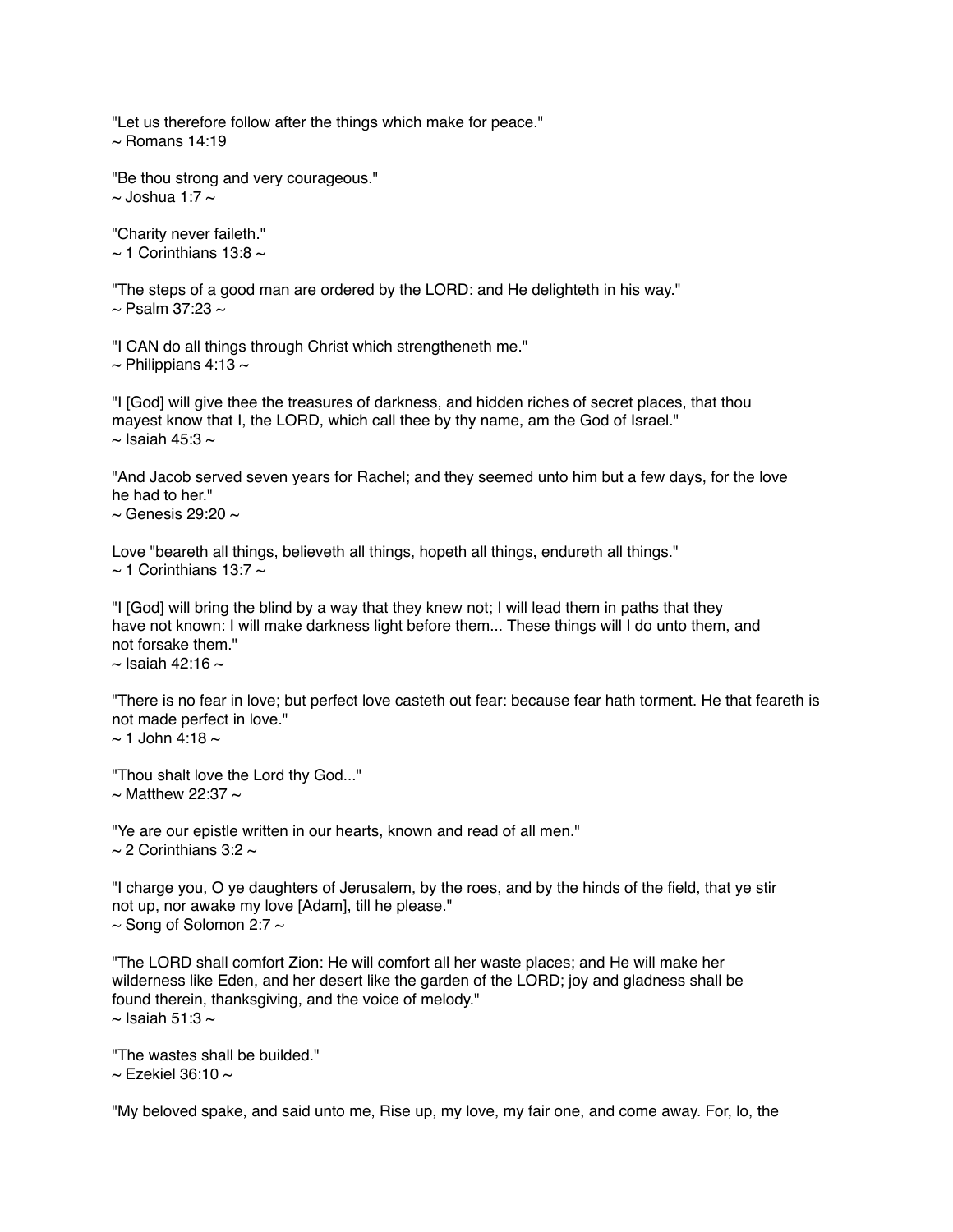winter is past, the rain is over and gone."  $\sim$  Song of Solomon 2:10, 11  $\sim$ 

"Therefore shall a man... cleave unto his wife: and they shall be one flesh."  $\sim$  Genesis 2:24  $\sim$ 

"Wherefore they are no more twain, but one flesh. What therefore God hath joined together, let not man put asunder."  $\sim$  Matthew 19:6  $\sim$ 

"Stay me with flagons, comfort me with apples: for I am sick of love. His left hand is under my head, and his right hand doth embrace me."  $\sim$  Song of Solomon 2:5, 6  $\sim$ 

"As the apple tree among the trees of the wood, so is my beloved among the sons. I sat down under his shadow with great delight, and his fruit was sweet to my taste."  $\sim$  Song of Solomon 2:3  $\sim$ 

"Come with me from Lebanon, my spouse... Thou hast ravished my heart... thou hast ravished my heart with one of thine eyes, with one chain of thy neck. How fair is thy love... how much better is thy love than wine! and the smell of thine ointments than all spices! Thy lips, O my spouse, drop as the honeycomb: honey and milk are under thy tongue; and the smell of thy garments is like the smell of Lebanon."

 $\sim$  Song of Solomon 4:8-11  $\sim$ 

```
"Keep me as the apple of [your] eye."
\sim Psalms 17:8 \sim
```
"The house of the righteous shall stand."  $\sim$  Proverbs 12:7  $\sim$ 

"The just LORD is in the midst thereof; He will NOT do iniquity: every morning doth He bring His judgment to light, He faileth not."  $\sim$  Zephaniah 3:5  $\sim$ 

"Open rebuke is better than secret love."  $\sim$  Proverbs 27:5  $\sim$ 

"And thou, Solomon my son [Mike and Chad], know thou the God of thy... [uncle], and serve Him [God] with a perfect heart and with a willing mind: for the LORD searcheth all hearts, and understandeth all the imaginations of the thoughts: if thou seek Him, He will be found of thee; but if thou forsake Him, He will cast thee off for ever."  $\sim$  1 Chronicles 28:9  $\sim$ 

"The Lord shall judge His people [Thomas]. It is a fearful thing to fall into the hands of the living God."

 $\sim$  Hebrews 10:30, 31  $\sim$ 

"Thy Word is a lamp unto my feet, and a light unto my path."  $\sim$  Psalms 119:105  $\sim$ 

"Thou [God] wilt shew me the path of life: in thy presence is fulness of joy; at thy right hand there are pleasures for evermore."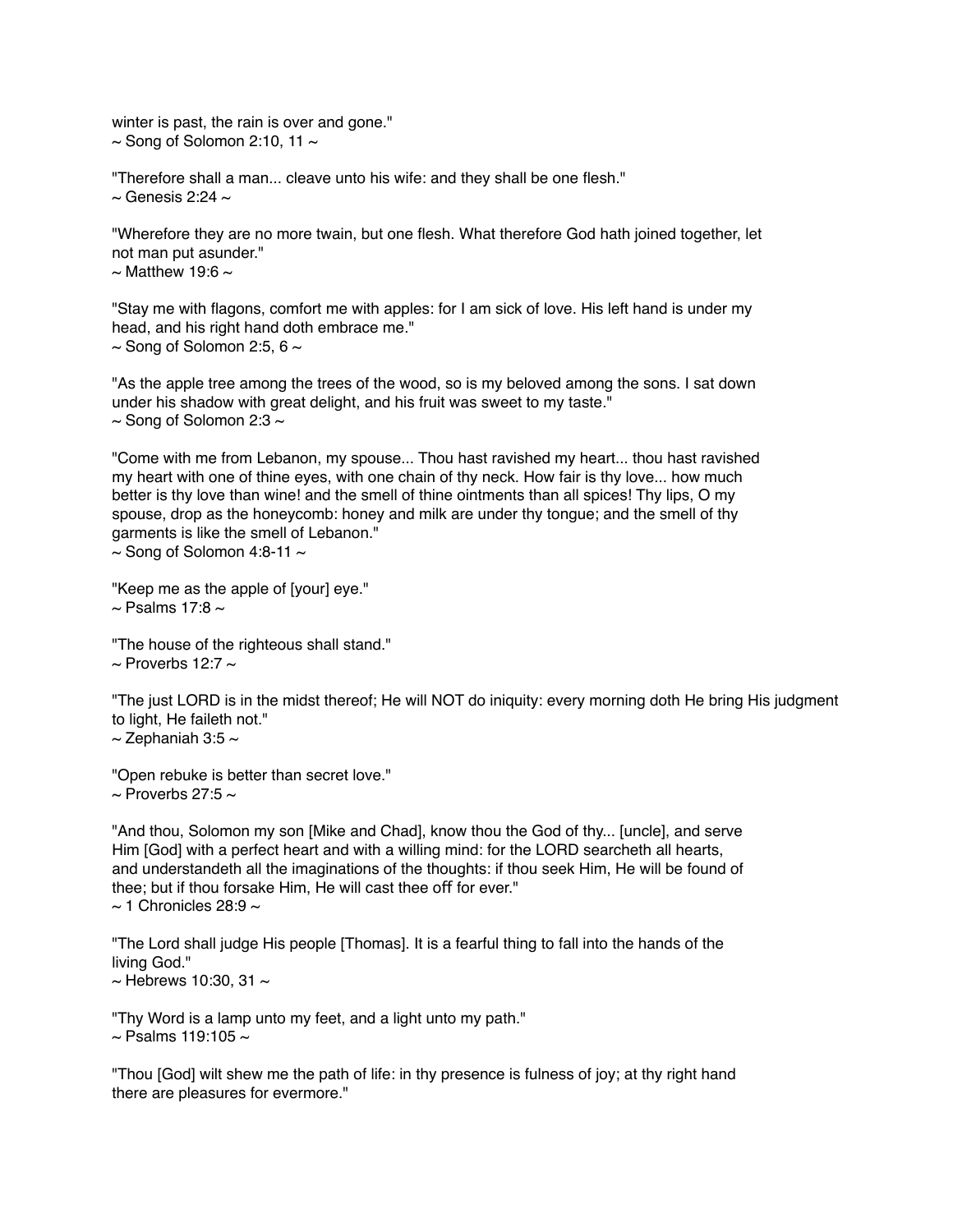$\sim$  Psalms 16:11  $\sim$ 

"The path of the just is as the shining light, that shineth more and more unto the perfect day."  $\sim$  Proverbs 4:18  $\sim$ 

"Thou [God] compassest my path and my lying down, and art acquainted with all my ways."  $\sim$  Psalm 139:3  $\sim$ 

"Draw nigh [close] to God, and He will draw nigh to you."  $\sim$  James 4:8  $\sim$ 

"Therefore shall a man leave his father and his mother [family], and shall cleave unto his wife: and they shall be one flesh."

 $\sim$  Genesis 2:24  $\sim$ 

"Let not the sun go down upon your wrath."  $\sim$  Ephesians 4:26  $\sim$ 

"This is the day which the LORD hath made; we will rejoice and be glad in it."  $\sim$  Psalm 118:24  $\sim$ 

"Who is this that cometh... [to] the wilderness, leaning upon her beloved?"  $\sim$  Song of Solomon 8:5  $\sim$ 

"Set me [Adam] as a seal upon thine [Charlie's] heart, as a seal upon thine arm: for love is strong as death; jealousy is cruel as the grave: the coals thereof are coals of fire, which hath a most vehement flame."

 $\sim$  Song of Solomon 8:6  $\sim$ 

"And [Charlie] said unto the LORD, O my Lord, I am not eloquent... And the LORD said unto [her], Who hath made man's mouth? or who maketh the dumb, or deaf, or the seeing, or the blind? have not I the LORD? Now therefore go, and I will be with thy mouth, and teach thee what thou shalt say."

 $\sim$  Exodus 4:10-12  $\sim$ 

"I charge you... that ye stir not up, nor awake my love [Adam], until he please."  $\sim$  Song of Solomon 8:4  $\sim$ 

"Deliver... my darling [Charlie] from the power of the dog."  $\sim$  Psalm 22:20  $\sim$ 

"The LORD will command His lovingkindness in the daytime, and in the night His song shall be with [us], and [our] prayer unto the God of [our] life."  $\sim$  Psalm 42:8  $\sim$ 

"My brethren, count it all joy when ye fall into divers [various] temptations; Knowing this, that the trying of your faith worketh patience. But let patience have her perfect work, that ye may be perfect and entire, wanting nothing."  $\sim$  James 1:2-4  $\sim$ 

"But every man is tempted, when he is drawn away of his own lust, and enticed. Then when lust hath conceived, it bringeth forth sin: and sin, when it is finished, bringeth forth death."  $\sim$  James 1:14, 15  $\sim$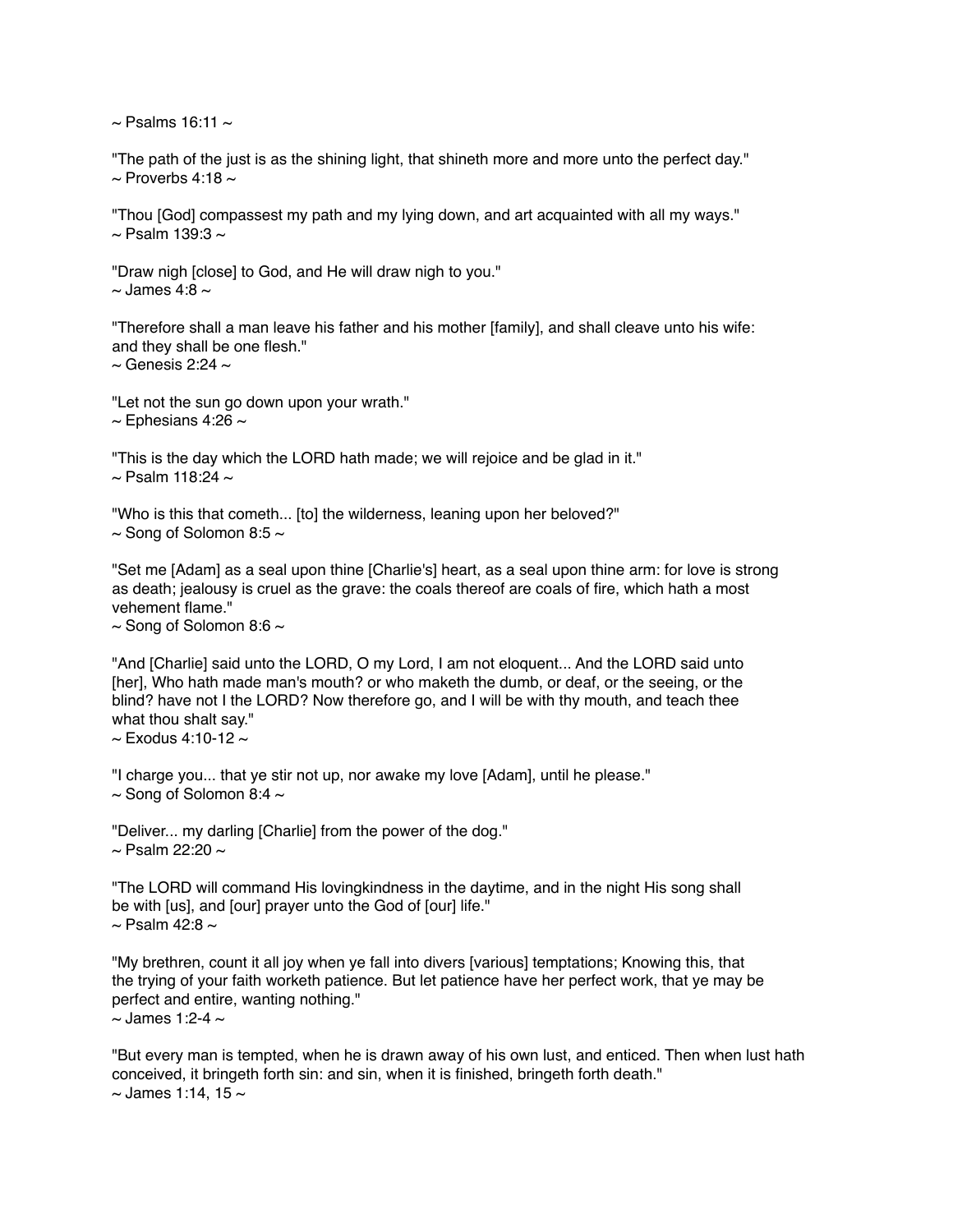"Blessed is the man that endureth temptation: for when he is tried, he shall receive the crown of life, which the Lord hath promised to them that love Him."  $\sim$  James 1:12  $\sim$ 

"For the LORD shall comfort Zion: He will comfort all her waste places; and He will make her wilderness like Eden, and her desert like the garden of the LORD; joy and gladness shall be found therein, thanksgiving, and the voice of melody."  $\sim$  Isaiah 51:3  $\sim$ 

Charity "is not easily provoked."  $\sim$  1 Corinthians 13:5  $\sim$ 

"A garden inclosed is... my spouse; a spring shut up, a fountain sealed. Thy plants are an orchard of pomegranates, with pleasant fruits; camphire, with spikenard, spikenard and safron; calamus and cinnamon, with all trees of frankincense; myrrh and aloes, with all the chief spices: A fountain of gardens, a well of living waters, and streams from Lebanon. Awake, O north wind; and come, thou south; blow upon my garden, that the spices thereof may flow out. Let my beloved come into his garden, and eat his pleasant fruits."  $\sim$  Song of Solomon 4:12-16  $\sim$ 

"Fathers, provoke not your children to anger, lest they be discouraged."  $\sim$  Colossians 3:21  $\sim$ 

"A good name [Adam Clark] is rather to be chosen than great riches, and loving favour rather than silver and gold [and diamonds]."

 $\sim$  Proverbs 22:1  $\sim$ 

"Thy [God's] right hand hath holden me up, and thy gentleness hath made me great."  $\sim$  Psalm 18:35  $\sim$ 

"Then shall the lame man leap as an hart, and the tongue of the dumb sing: for in the wilderness shall waters break out, and streams in the desert."  $\sim$  Isaiah 35:6  $\sim$ 

"Cast thy burden upon the LORD, and He shall sustain thee: He shall never suffer the righteous to be moved."

 $\sim$  Psalm 55:22  $\sim$ 

"The effectual fervent prayer of a righteous man [Adam] availeth much."  $\sim$  James 5:16  $\sim$ 

"A virtuous woman is a crown to her husband."  $\sim$  Proverbs 12:4  $\sim$ 

"Blessed is the man [Adam] that walketh not in the counsel of the ungodly, nor standeth in the way of sinners, nor sitteth in the seat of the scornful. But his delight is in the law of the LORD; and in his law doth he meditate day and night. And he shall be like a tree planted by the rivers of water, that bringeth forth his fruit in his season; his leaf also shall not wither; and whatsoever he doeth shall prosper."

 $\sim$  Psalm 1:1-3  $\sim$ 

"Who can find a virtuous woman? for her price is far above rubies. The heart of her husband doth safely trust in her, so that he shall have no need of spoil. She will do him good and not evil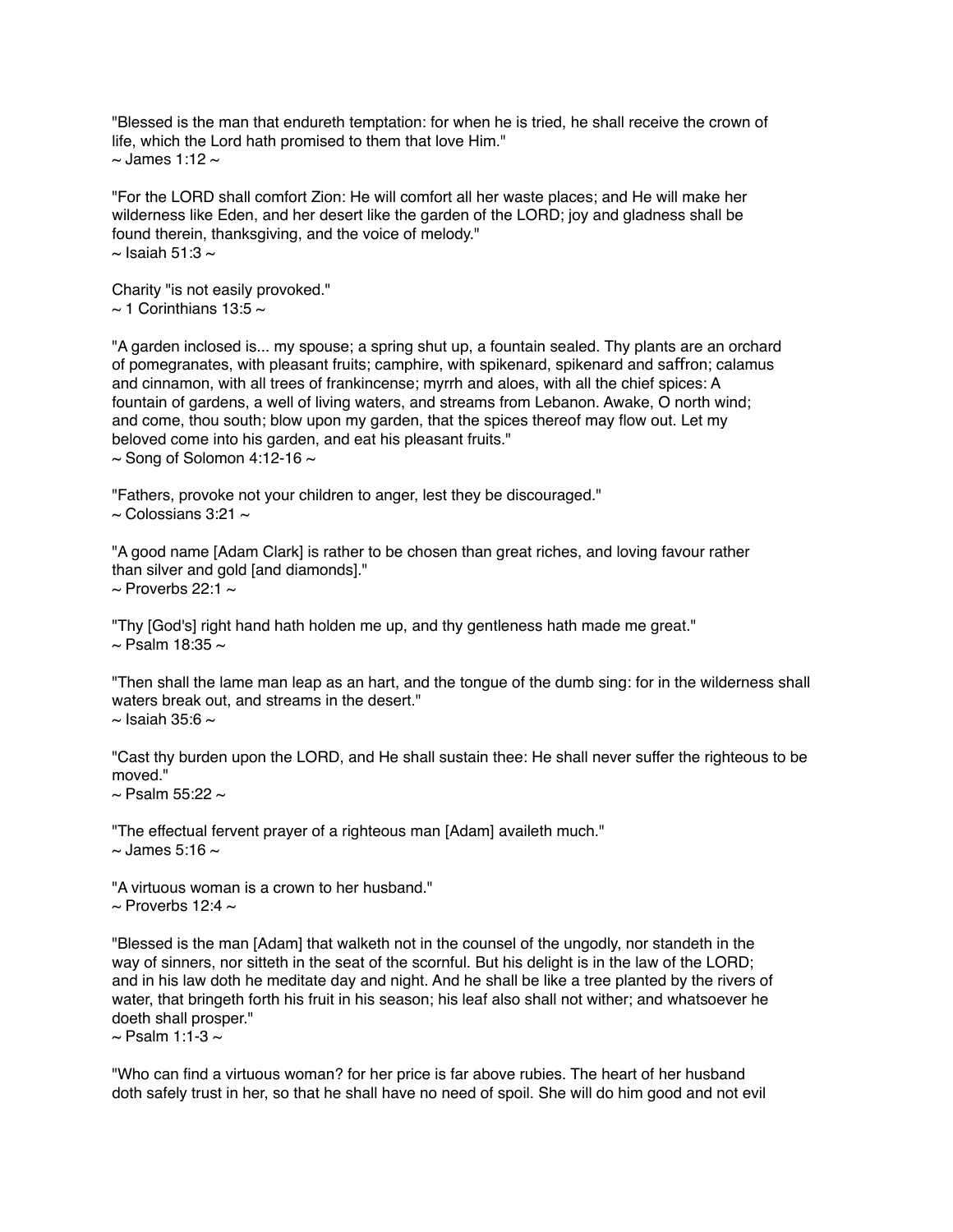all the days of her life."  $\sim$  Proverbs 31:10-12  $\sim$ 

"And God remembered [Charlie]... and opened her womb. And she conceived... a son."  $\sim$  Genesis 30: 22-23  $\sim$ 

"Who is like unto the LORD our God... He maketh the barren woman to keep house, and to be a joyful mother of children."  $\sim$  Psalm 113:5, 9  $\sim$ 

"He [God] established a testimony... That the generation to come might know them, even the children which should be born; who should arise and declare them to their children: That they might set their hope in God, and not forget the works of God, but keep His commandments."  $\sim$  Psalm 78: 5-7  $\sim$ 

"... thou hast shewed more kindness in the latter end than at the beginning, inasmuch as thou followedst not young men, whether poor or rich."  $\sim$  Ruth 3:10  $\sim$ 

"'The LORD recompense thy work, and a full reward be given thee of the LORD God of Israel, under whose wings thou art come to trust."  $\sim$  Ruth 2:12  $\sim$ 

"Though I speak with the tongues of men and of angels, and have not charity, I am become as sounding brass, or a tinkling cymbal.

"And though I have the gift of prophecy, and understand all mysteries, and all knowledge; and though I have all faith, so that I could remove mountains, and have not charity, I am nothing.

"And though I bestow all my goods to feed the poor, and though I give my body to be burned, and have not charity, it profiteth me nothing.

"Charity suffereth long, and is kind; charity envieth not; charity vaunteth not itself, is not pulled up,

"Doth not behave itself unseemly, seeketh not her own, is not easily provoked, thinketh no evil;

"Rejoiceth not in iniquity, but rejoiceth in the truth;

"Beareth all things, believeth all things, hopeth all things, endureth all things.

"Charity never faileth: but whether there be prophecies, they shall fail; whether there be tongues, they shall cease; whether there be knowledge, it shall vanish away...

"When I was a child, I spake as a child, I understood as a child, I thought as a child: but when I became a [woman], I put away childish things.

"For now we see through a glass, darkly; but then face to face: now I know in part; but then shall I know even as also I am known.

"And now abideth faith, hope, charity, these three; but the greatest of these is charity."  $\sim$  1 Corinthians 13:1-8, 11-13  $\sim$